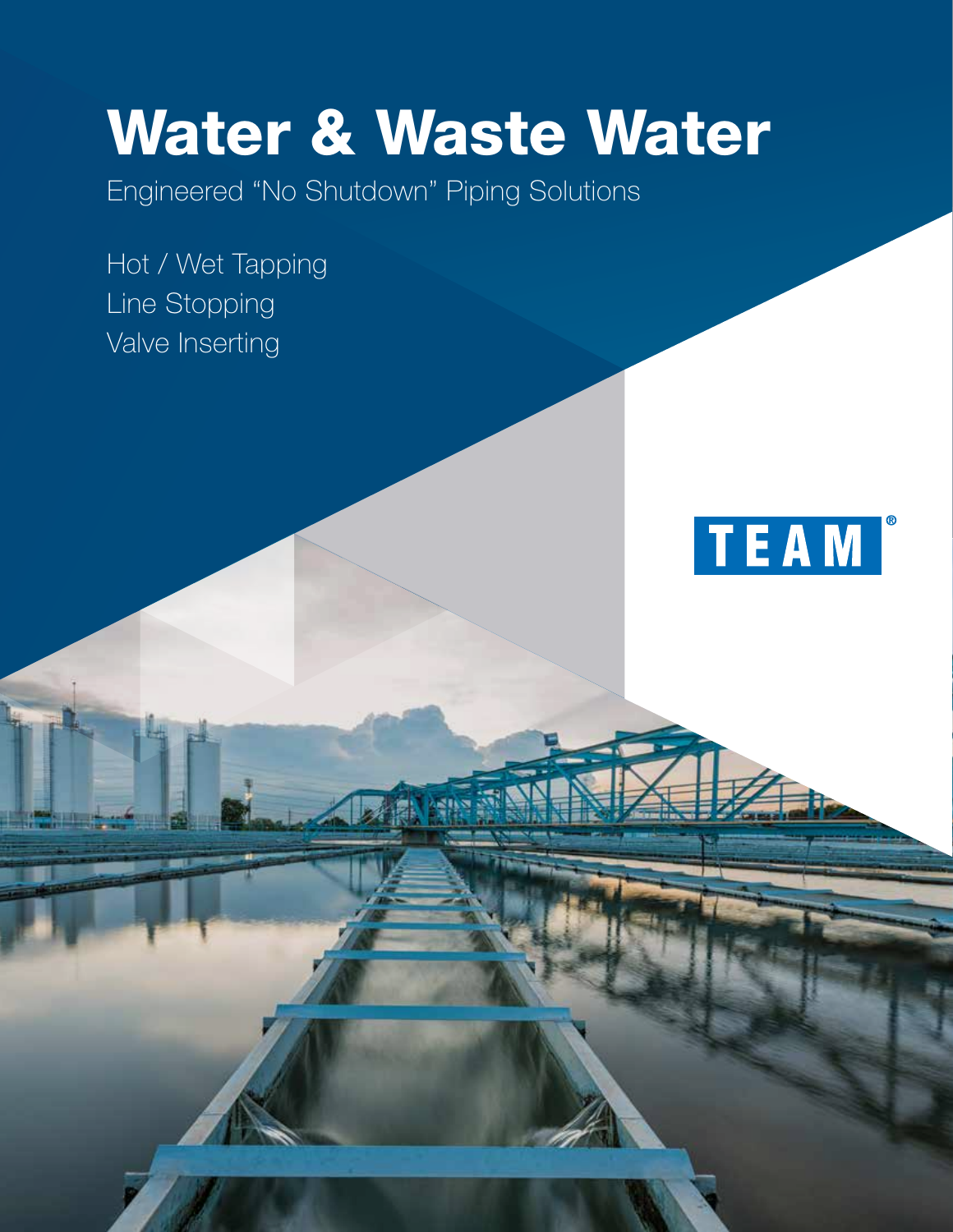### Hot / Wet Tapping Technology

Hot / Wet Tapping uses a pressure-containing drilling machine to cut a hole in an operating pipe, creating a new branch connection from the original line. This process is done without any spillage or interruption of flow. TEAM performs Hot / Wet Tap Services ranging from 1/2" (12.50 mm) to 84" (2134 mm), with pressure ratings to 3200 psi and temperatures to 700°F as standard on all types of pipe. Special applications are available on request.

The components for a typical Hot / Wet Tap application include: a fitting designed to contain system pressure, a valve used to control the new connection, and a drilling machine used to make the Hot / Wet Tap. Following is the basic procedure used to perform a Hot / Wet Tap:

HOT / WET TAPS AND LINE STOP CONTRACT SERVICES ARE USED IN THE FOLLOWING COMMON APPLICATIONS, ALL PERFORMED WITHOUT SHUTDOWN, FLOW INTERRUPTION OR LOSS OF SERVICE.

- + Hot / Wet Taps for new pipe connections (tie-ins/ branch connections)
- + New valve installations – *Line Stops or Insertions*
- + Probe, sampling line or meter installations
- + Pipe relocations
- + Pipe repair
- + Branch pipe termination
- + Pipe section replacements
- + Concrete wall, tank and reservoir Hot / Wet Taps
- + Wastewater and sewer (force mains) bypass
- + Hydrant Lead connections or replacements

#### Basic Procedure

- + Install fitting and valve on existing pipeline
- + Install Hot / Wet Tap machine
- + Perform Hot / Wet Tap through the open valve *(special device retains the "coupon" removed during the operation)*
- + Cutter assembly retracted
- + Tapping valve closed
- + Hot / Wet Tap machine removed to allow connection to new pipe



### Concrete Pipe Tapping Sequence

Performing Hot / Wet Taps on prestressed concrete cylinder piping is a specialized practice, and great care needs to be taken. Proper planning, preparation and training are essential to ensure a successful project. TEAM has been been tapping concrete pressure pipe longer than any other company. We have developed and refined many of the techniques and procedures used to perform concrete pressure pipe taps around the world.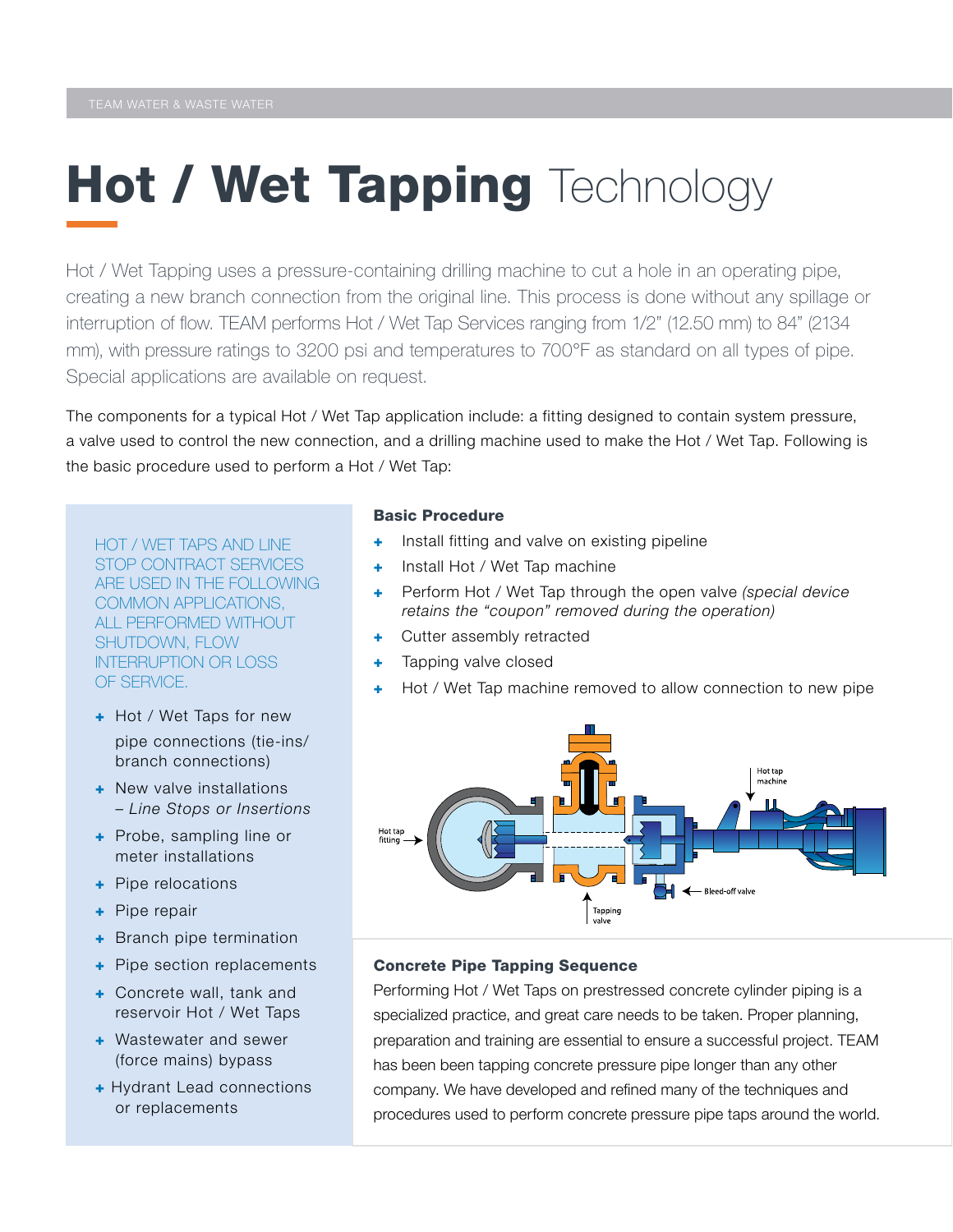





*Steel cylinder and concrete wires exposed*



*Concrete tapping sleeve mounted Sleeve grouted and tightened around pipe*



*Cutting torch removes reinforcing steel wires*



*Chipping gun removes mortar Concrete scored and removed*



*Gland installed and sleeve pressure-tested*





*Tap performed*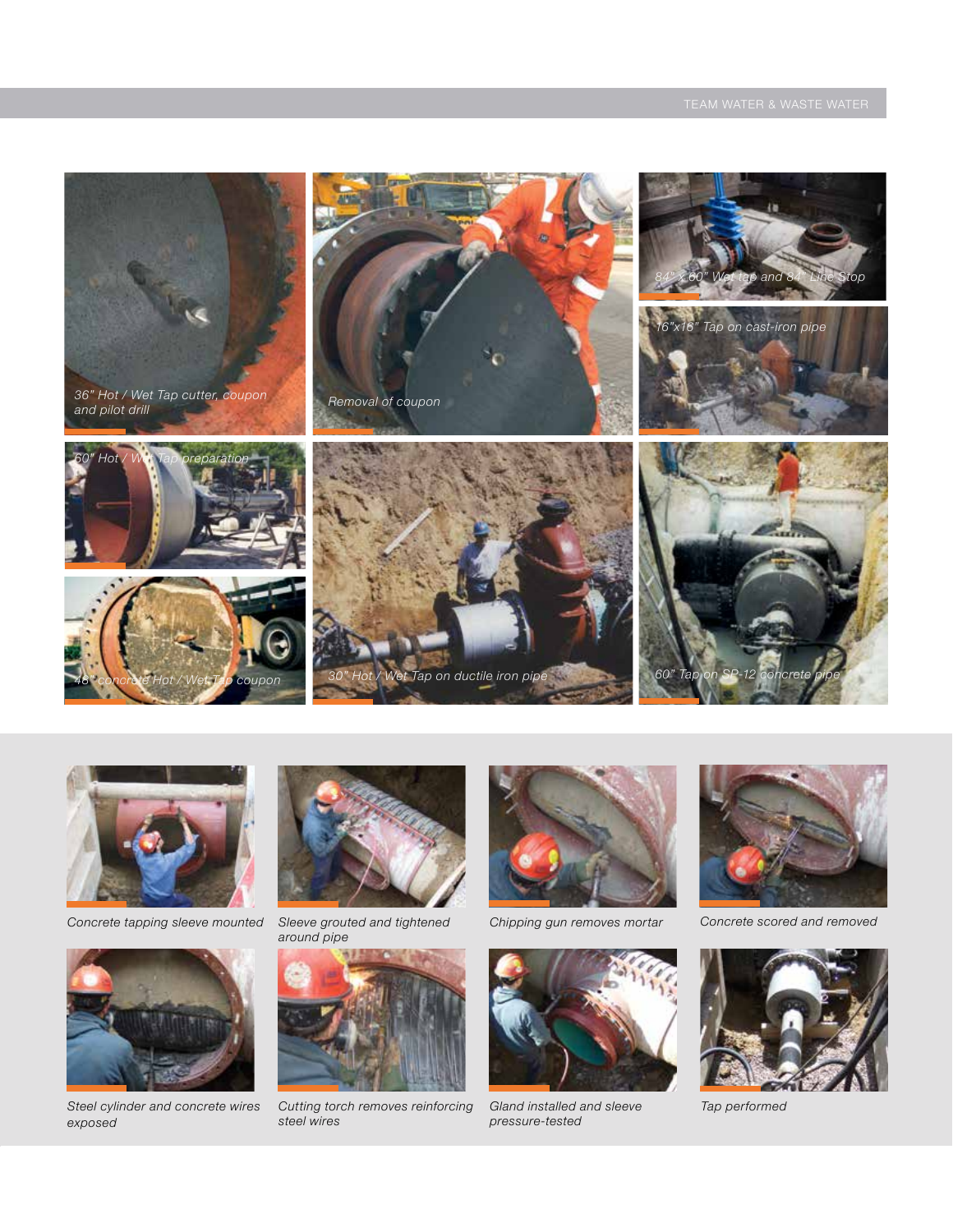## Line Stopping

Line Stop technology was first developed by the engineering group of the Standard Oil Company in the 1930s as a means of isolating sections of pipeline between valves so that large sections of pipe would not need to be drained. TEAM was the first to apply this technology to other markets, and was the first to adapt the process specifically for the water and wastewater industries.

TEAM has been using this technology in field longer than any other company.









#### What is Line Stopping?

Line Stopping is a means of temporarily stopping flow in an operating pipe. Line Stopping can be used to isolate piping systems for repairs, alteration or relocations all without shutdown or loss of service to the end users. If used in conjunction with bypass lines, product flow can be continued around the isolated section of the one-way feed pipes under repair.



#### Basic Procedure

- Install Line Stop fitting and perform Hot / Wet Tap application as described on previous pages
- Line Stop equipment is installed on the temporary tapping valve and the valve is opened
- + Line stop head enters the pipeline through the Hot / Wet Tap connection
- + Temporary seal is achieved and pipeline flow is stopped
- + Repair, alteration or relocation is performed
- Line Stop head is removed from the pipe via the Hot / Wet Tap connection
- Temporary valve is closed and the Line Stop equipment is removed
- Completion plug is installed on the tapping machine
- + Tapping machine is installed on the temporary tapping valve
- Valve is opened, completion plug is installed in the branch of the Line Stop fitting and locked in position
- Line Stop equipment and temporary tapping valve are removed from the Line Stop fitting
- Blind flange is installed on the Line Stop fitting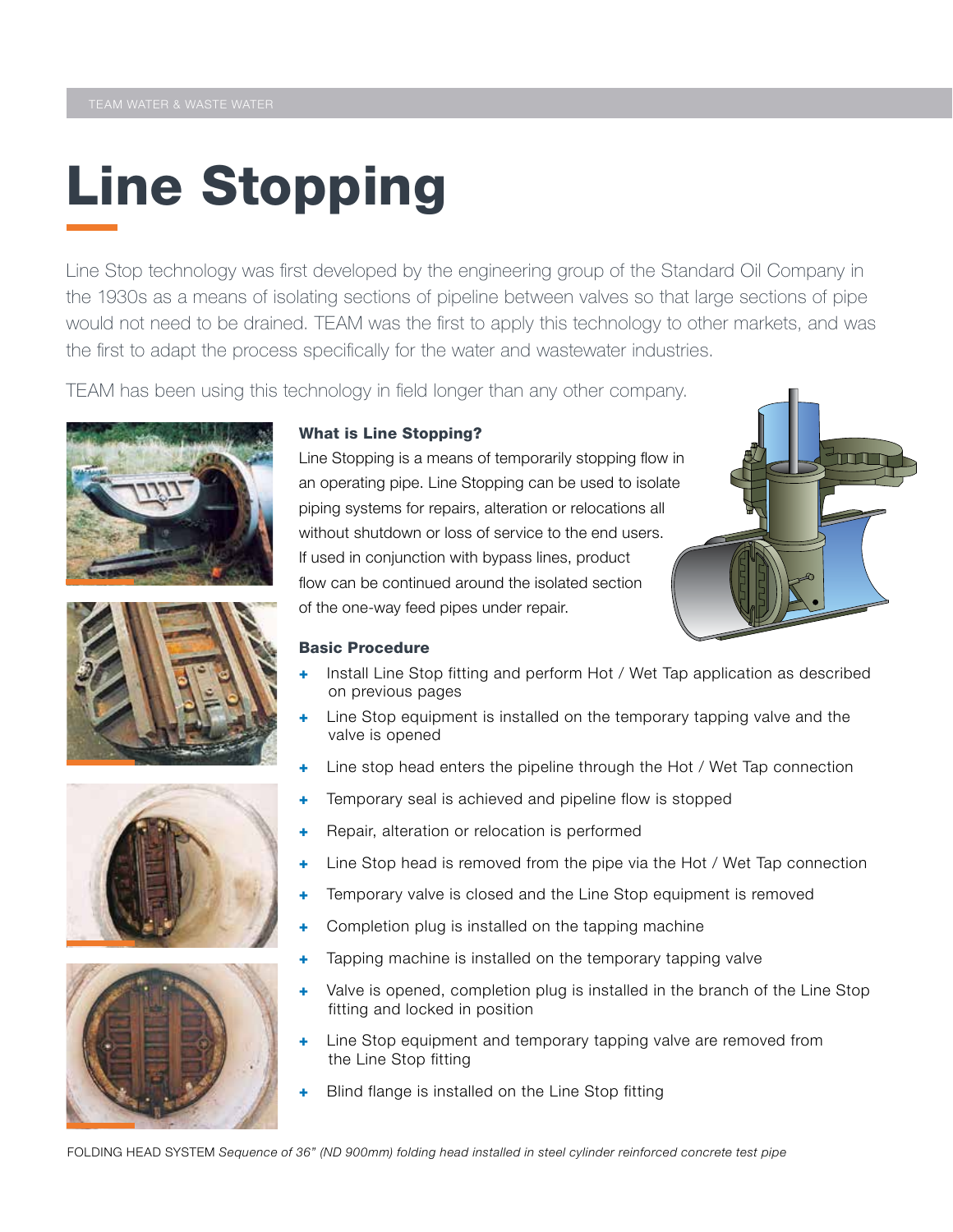#### Folding-Head Line Stops

The folding-head Line Stop System, which utilizes a reduced branch fitting, is a costeffective method of Line Stopping. TEAM uses the folding-head line stop on large diameter water/wastewater systems as well as lower pressure applications in the transmission, oil, gas and process piping markets. Sizes range from 14" X 10" (356 mm X 254 mm) to 93" X 54" (2362 mm X 1372 mm) with pressure typically less than 150 psi. Larger sizes will be quoted and are available upon request.

#### Pivoting Head Line Stops

The Pivoting Head Line Stop is the original method used for Line Stopping. TEAM has employed this process within the water and wastewater industry for over 50 years. It requires a full size Hot / Wet Tap to be made and generally provides a very positive shutdown, regardless of abnormalities or deposits and build-ups on the inside of the pipe. Pivoting Head Line Stops are generally used on smaller diameter Line Stop applications, as well as in high-pressure transmission water pipelines (above 150 PSI). Pivoting Head Line Stops are available from 3"-48" and to pressures up to, and exceeding, 1000 psi. *Line Stop head in position*















*Completion plug installed*



*Blind flange installed*

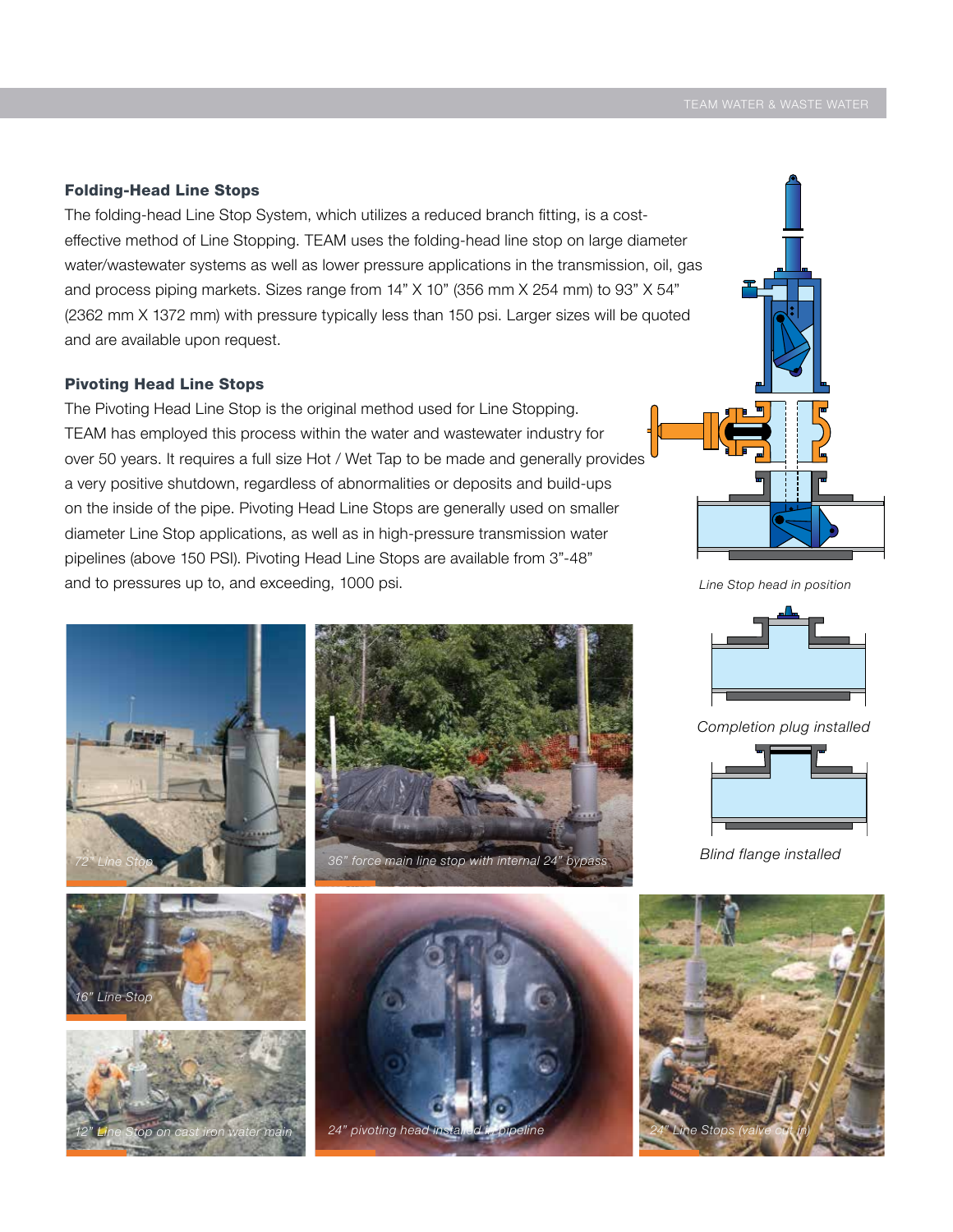### InsertValve™

TEAM's patented InsertValve™ delivers value, reliability and performance second to none. This field proven valve installs under pressure, eliminating the need for line shut downs in the event of planned or emergency valve cut-ins.

Designed for a wide range of line sizes and types, the InsertValve's wedge gate seats on the valve body, not the pipe bottom. This unique and advantageous feature prevents the seat from coming into contact with the cut pipe edges to significantly extend valve life. TEAM InsertValve™ can be repaired under pressure.

TEAM's InsertValve™ is available in 4-inch thru 12-inch sizes with handwheel and gear operators. InsertValve™ have been tested and proven to deliver reliable service at pressures ranging from vacuum to 250 psig and temperatures to 180°F. Unlike other valve insertion designs that are derived from Line stop technology, the InsertValve™ is designed to handle full water and wastewater system hydraulic forces that are typically applied. Rugged InsertValve™ can be orientated in virtually any position on a variety of pipe types including ductile iron, cast iron, steel, and PVC.

TEAM's extensive network of branch offices and authorized installation contractors insures professional installation services by trained and certified technicians. In addition, piping system owners also have the option of purchasing a turnkey installation system to self perform installations, and make repairs to InsertValve<sup>TM</sup> in their piping system and make repairs by adding InsertValves TM in their piping system resulting in a valve that meets or exceeds recognized industry

### UNDER FULL LINE PRESSURE

- + Meets ANSI/AWWA C515 material standards
- + Installs on a full range of pipe sizes and types
- + Valve permanently restrained to the pipe to maintain pipe integrity
- + Provides instant isolation zones for security and peace of mind
- + Eliminates backflow contamination, purging and bac-t hits
- + Allows for removal/replacement of downstream pipe at any time
- + Enables in-line, under pressure repair of all moving parts
- + Ensures clean valve seat after installation process

requirements and complies with all health and safety regulations. TEAM InsertValve meets or exceeds most recognized industry standards, along A REAL VALVE, INSERTED<br>with local health and safety regulations.

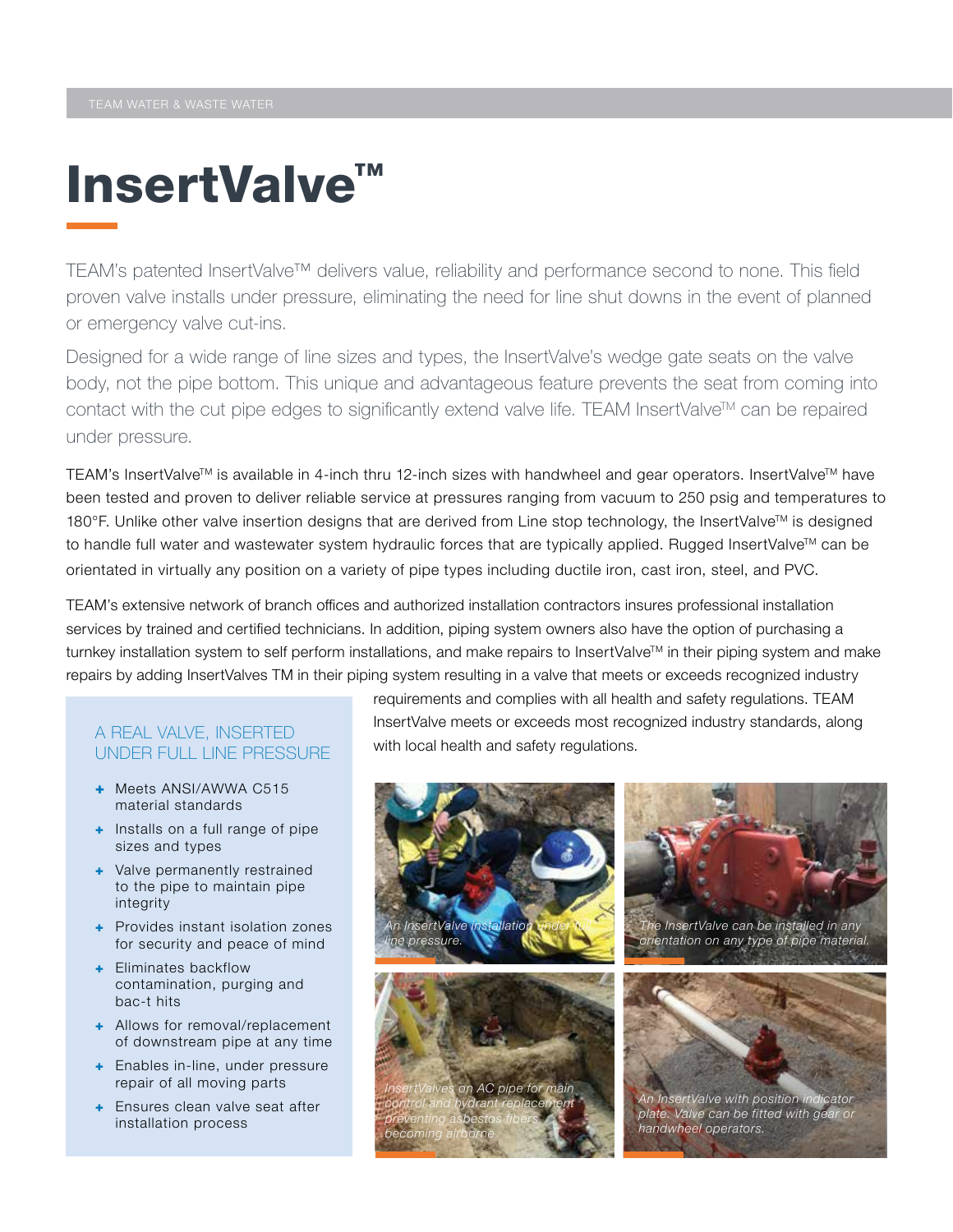### Manufacturing

#### Tapping and Line Stop Sleeves

TEAM is the manufacturer and worldwide distributor of the highest quality Tapping and "Close-Sure" Flanged Line Stop fittings and sleeves available on the market today. These Tapping and Line Stop sleeves are available in a variety of sizes and design configurations for Hot / Wet Tapping and Line Stopping applications. Fittings are available for size-on-size or reduced-branch applications from 2" (50 mm) to 102" (2362 mm). Custom designed fittings are available on request.

#### Basic Procedure

Because every Tapping and Line Stopping project presents a unique set of operating conditions, it is necessary to choose the tapping sleeve design style carefully. A few things to consider:

- + The material of the pipe being tapped
- + The size of the hole being cut in relation to the size of the main header and how much reinforcement needs to be added around the branch connection
- + The soil and environmental conditions in the area where the work is being performed
- + The design pressures, temperatures and the potential for large surges or pressure fluctuations



*Tapping sleeve for concrete* 

*Service saddle*

*pressure pipe*



*tapping sleeve*



*Steel-bodied mechanical joint- Stainless steel tapping sleeve*



*Top Gland top seal tapping sleeve*



*Mechanical joint line-stop fitting installation*



### CLOSE-SURE COMPLETION PLUG

One of the most interesting elements of a line stop is the recovery of the valve from the live piping. TEAM's Close-Sure Completion Flange and Completion Plug System allow for the removal of the temporary tapping valve without shutting down the system or interrupting flow. The Close-Sure Completion Flange is now considered to be the industry standard, having been successfully employed for nearly 50 years.

Our fittings are designed and manufactured in accordance with AWWA, ANSI and ASME standards. Other codes are met on request.



*TEAM Line-Stop sleeve*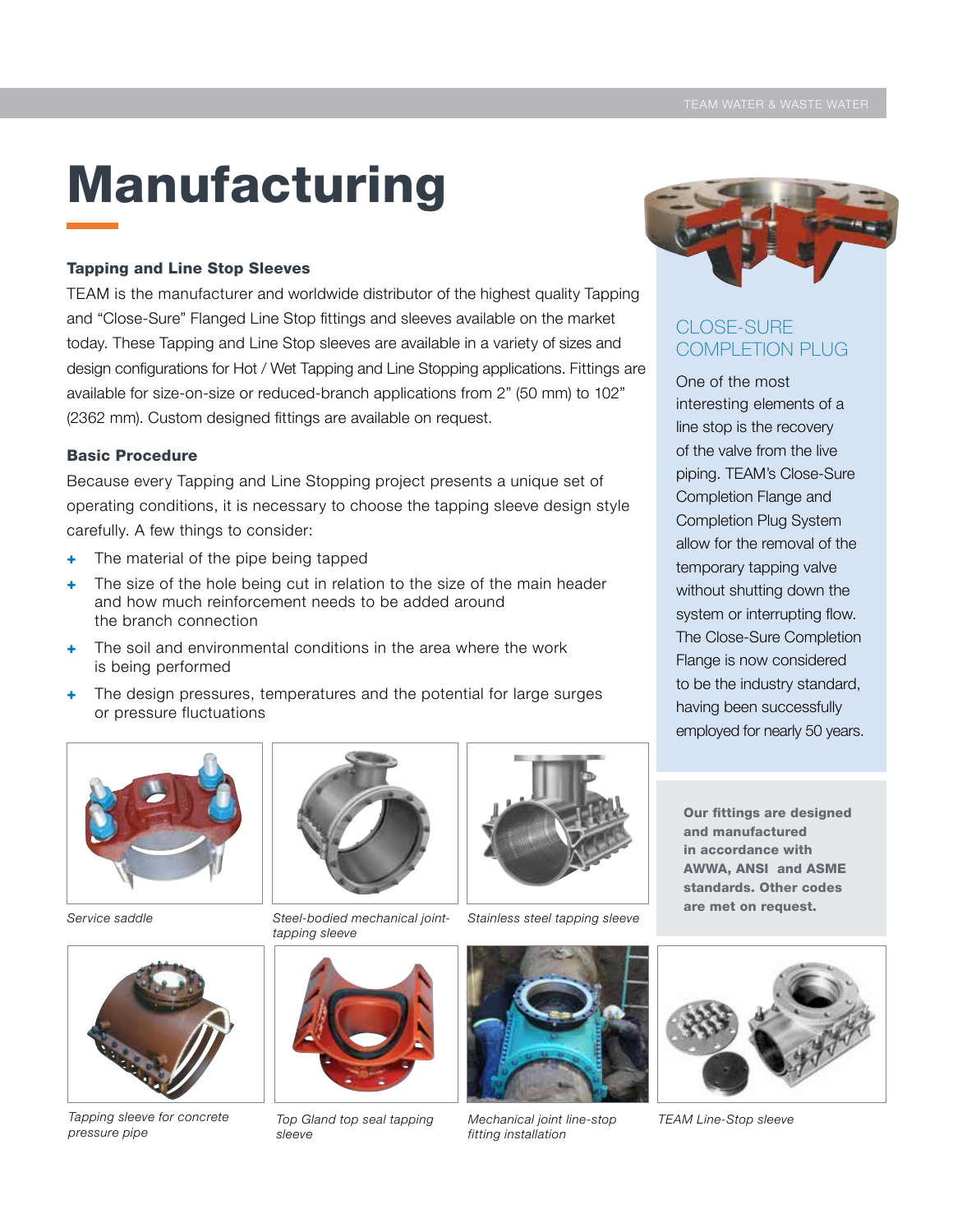### **Line Stopping** and Tapping Machines

#### Flostop II System

TEAM has developed the most advanced, lightweight and durable Hot / Wet Tapping and line stopping system currently available to the water/wastewater industries. TEAM's FloStop II offers industry accepted cylindrical rubber sealing elements or traditional pivoting heads. Line stops can be performed on 4" (100 mm) to 12" (300 mm) lines, with pressures to 250 psi. This easy-to-use, cost-competitive system not only meets but exceeds most industry requirements and specifications.

The FloStop II package is available for purchase by municipalities or contractors who wish to perform their own Hot / Wet Taps or Line Stops from 4"-12". FloStop II has many unique design features that make it the most rugged, intuitive and fail-safe system on the market. It is hands down the choice of contractors. We consider this an important endorsement from people who are spending their own hard earned capital and are looking for a long-term investment. Let us show you why the FloStop II system is the most dependable Tapping and Line Stopping equipment available on the market today.



*Top Right: Cylindrical rubber line stop machine assembled with valve and fitting. Cylindrical rubber stopper is in Line Stop position. Pressures to 100 psi (7 bar).*





*Model IP-142 water main Hot / Wet Tapping machine*



*TEAM's FloStop II heavy-duty Line Stop fittings are available in sizes 4" (ND 100mm) to 12" (ND 300mm). 4" (ND 100mm), 6" (ND 150mm), and 8" (ND 200mm) fittings are stainless steel. 10" (ND 250mm) and 12" (ND 300mm) are carbon steel.*



*FloStop II pivoting head Line Stop equipment with optional bypass*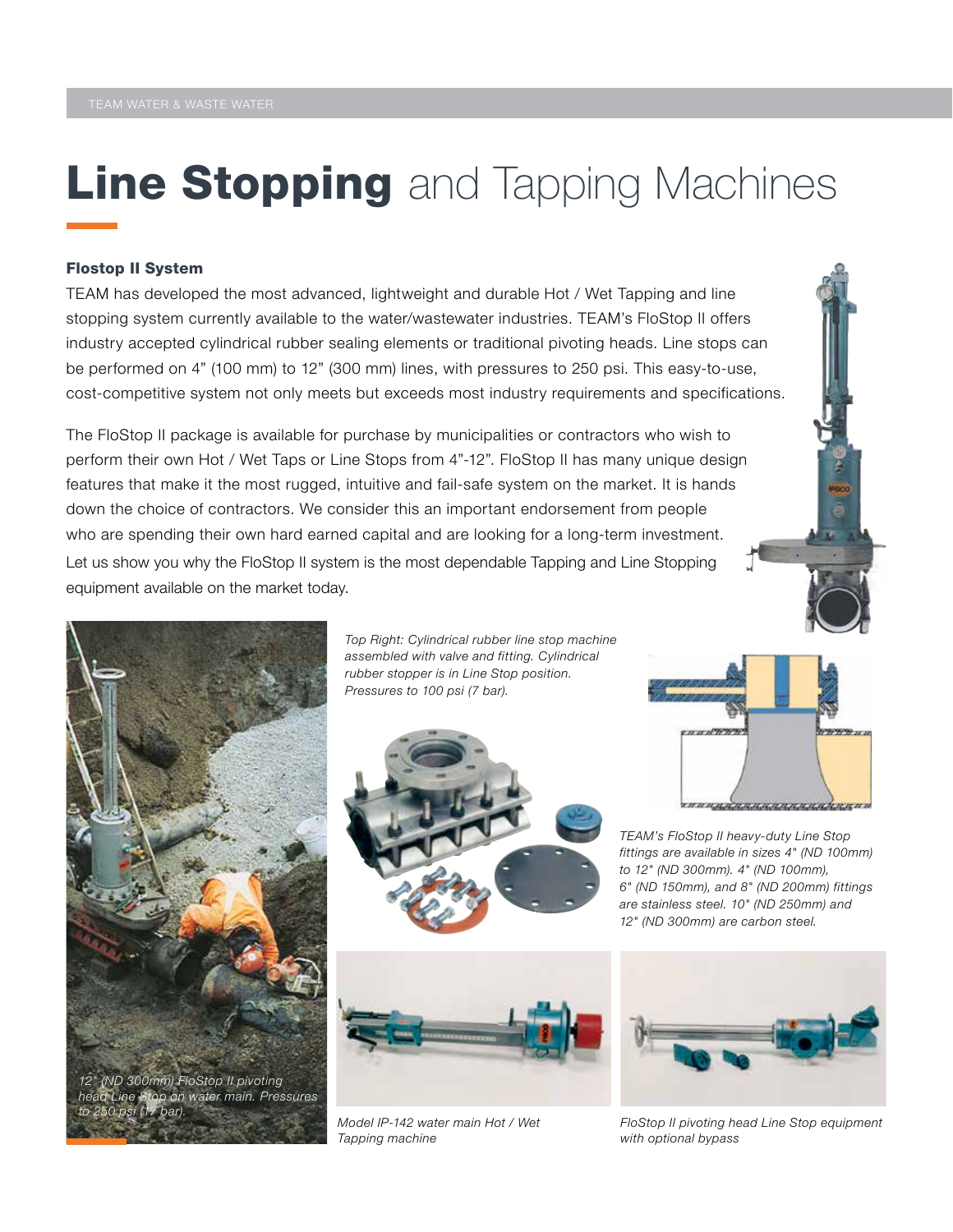### Quality Assurance

TEAM has successfully implemented the ISO 9001 Quality Management System. The scope of TEAM's certificate includes the design and production of specialized Hot / Wet Tapping, Line Stopping and leak repair equipment for piping systems in refineries, chemical plants, public utilities, onshore and offshore pipelines, and gas transmission and distribution systems.

### **Engineering**

TEAM's in-house design and engineering department provides the flexibility to meet your specific requirements. Our engineering departments review all orders, standard or special, to ensure that proper design codes, manufacturing tolerances and safety factors are met in accordance with AWWA, ANSI and ASME codes.



### TEAM<sup>®</sup> Putting Safety First

At TEAM, there is absolutely nothing more important than the safety of our employees and customers. We are continuously developing, enforcing, evaluating and improving upon our safety policies and procedures. We know that safety is also very important to our customers, and we strive to be the safest provider possible. As a result, TEAM has an impressive safety record in this industry — thereby adding tremendous value to all our technical and engineering services.









CUSTOM APPLICATIONS *Like this installation of 24" butterfly valve during tapping operation.*

### Team experts are available 24 hours a day, 7 days a week, 365 days a year.

Find your local contact at TeamInc.com.